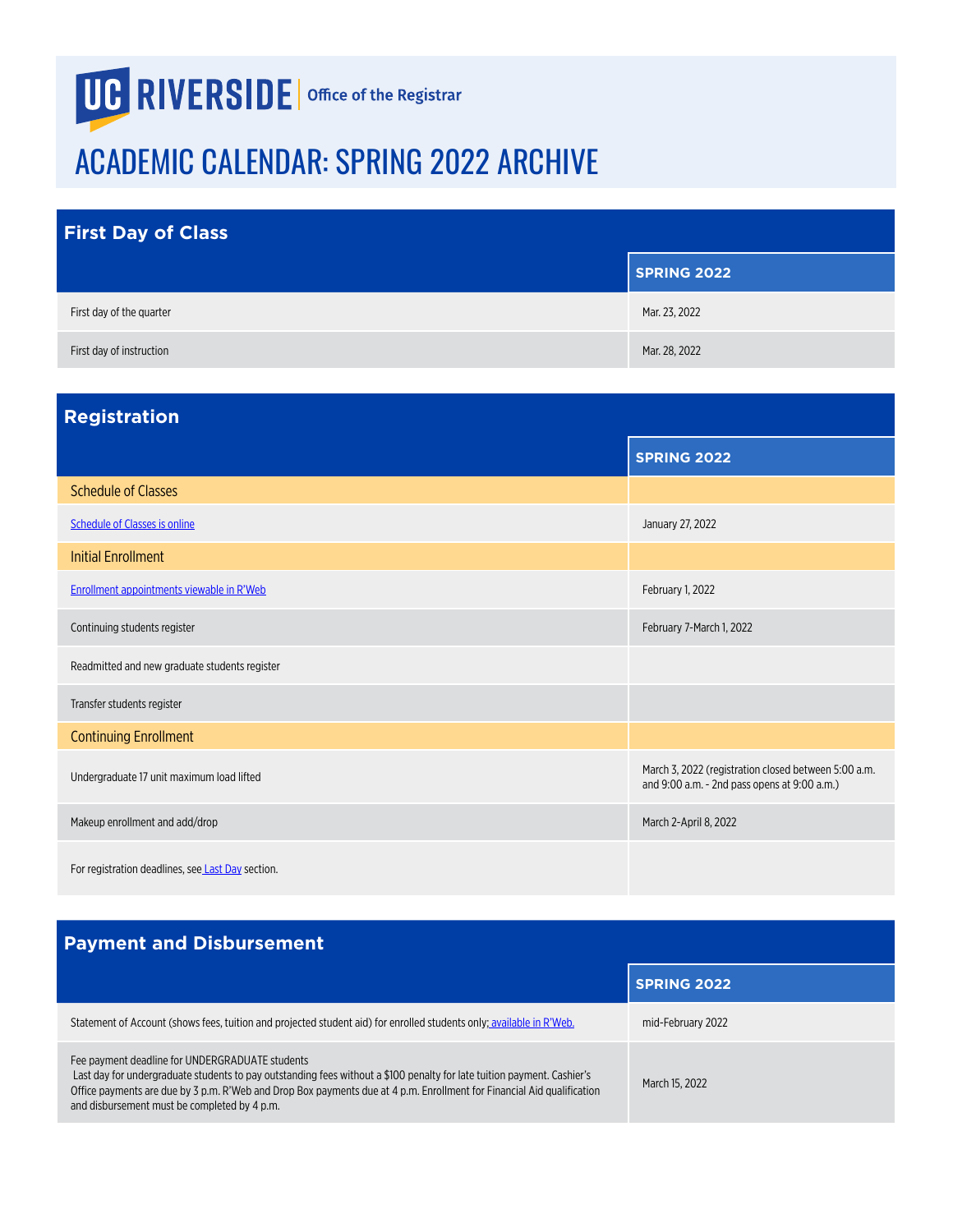<span id="page-1-0"></span>

| Last Day for undergraduate students to pay outstanding fees. If you do not pay, your classes are dropped.                                                                                                                                                                                                                                                                                        |                |
|--------------------------------------------------------------------------------------------------------------------------------------------------------------------------------------------------------------------------------------------------------------------------------------------------------------------------------------------------------------------------------------------------|----------------|
| Cashier's Office payments are due by 3 p.m.<br>R'Web and Drop Box payments due at 4 p.m.<br>Enrollment for Financial Aid qualification and disbursement must be completed by 4 p.m.                                                                                                                                                                                                              | March 21, 2022 |
| Fee payment deadline for GRADUATE and MEDICAL students Last Day for graduate and medical students to pay<br>outstanding fees. If you do not pay, you will be assessed a \$100 late tuition payment late fee. Cashier's Office payments are<br>due by 3 p.m. R'Web and Drop Box payments due at 4 p.m. Enrollment for Financial Aid qualification and disbursement<br>must be completed by 4 p.m. | Mar. 28. 2022  |
| Student aid refunds disbursed (by direct deposit or mail) by Student Business Services Office                                                                                                                                                                                                                                                                                                    | Mar. 28. 2022  |

**Last day to:**

| Last uay tu.                                                                                                                                                                                                                                                                                                                                                      |                    |
|-------------------------------------------------------------------------------------------------------------------------------------------------------------------------------------------------------------------------------------------------------------------------------------------------------------------------------------------------------------------|--------------------|
|                                                                                                                                                                                                                                                                                                                                                                   | <b>SPRING 2022</b> |
| Last day to apply for readmission                                                                                                                                                                                                                                                                                                                                 | January 3, 2022    |
| Last day to mail payment for tuition/fees to allow for processing time. Postmarks not considered. For payment deadlines see<br>the Payment and Disbursement section.                                                                                                                                                                                              | March 1, 2022      |
| Last day to add/drop courses in R'Web (no fee) without a "W" appearing on your transcript. See When To Register for<br>R'Web availability.                                                                                                                                                                                                                        | April 8, 2022      |
| For Winter 2022 and Spring 2022, the timing for the assignment of a 'W' has changed. Please see note below for the new<br>withdrawal deadline.                                                                                                                                                                                                                    |                    |
| Last day for undergraduates to get dean approval to enroll in 10 or fewer units (and reduced tuition). Part-Time Fee Waivers<br>are due at NOON.                                                                                                                                                                                                                  | April 8, 2022      |
| Last day to add a course without dean approval (no fee). Enrollment Adjustment Forms are due at NOON.                                                                                                                                                                                                                                                             | April 15, 2022     |
| Last day to withdraw from a course (no fee).                                                                                                                                                                                                                                                                                                                      | April 15, 2022     |
| Last day to change grading basis (no fee).                                                                                                                                                                                                                                                                                                                        | April 15, 2022     |
| Last day to withdraw from a course (\$4 Fee). Enrollment Adjustment Forms are due at NOON.<br>For Winter 2022 and Spring 2022, there is an extended deadline. Students can withdrawal without a 'W' from third week<br>through the end of eighth week with advisor approval. Any withdrawals (with a 'W') after the eighth week will require<br>College approval. | May 20, 2022       |
| Last day to change grading basis or variable units (\$4 fee). Enrollment Adjustment Forms are due at NOON.                                                                                                                                                                                                                                                        | May 20, 2022       |
| Last day of instruction                                                                                                                                                                                                                                                                                                                                           | June 3, 2022       |
| Last day to withdraw from UCR for the full term                                                                                                                                                                                                                                                                                                                   | June 3, 2022       |
| Last day to complete work in order to remove an incomplete grade from the prior quarter                                                                                                                                                                                                                                                                           | June 10, 2022      |
| Last day of the quarter                                                                                                                                                                                                                                                                                                                                           | June 10, 2022      |

**Finals and Grades**